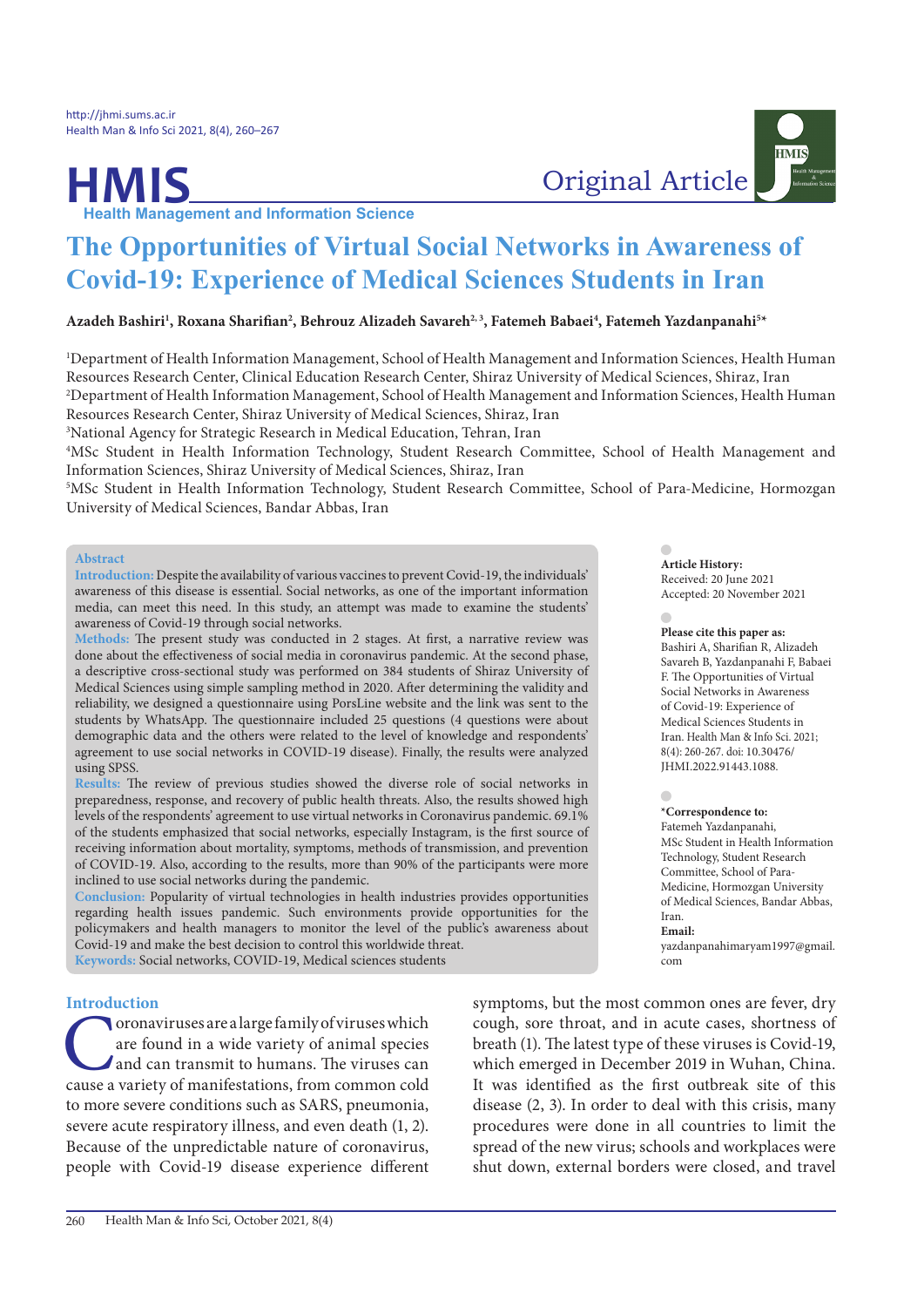restrictions were imposed.

Under such conditions, the public searched for information and guidance to limit the transmission of the virus (4). According to the World Health Organization (WHO) in January 2020, the outbreak of the new virus was a public health emergency (5). Despite many efforts to develop vaccine, there are no definitive cure, prevention, or control of coronavirus infections in general. Therefore, in order to control and prevent Covid-19 disease, people in the community should keep their distance with others, cover their mouths and noses by using mask, and stay at home. In addition, whenever they feel sick, they must immediately call health care centers for additional health services (6, 7).

Social networks are broadly understood as a set of online activities that facilitate interpersonal communication, information sharing, and collaboration among online user (8). They have a great contribution to health awareness and promotion, through dissemination of wellness education (4). Also, they have the potential to be used as data source for public health to disseminate disease risks and interventions and to promote healthy lifestyles and health policies (8, 9).

According to Ali et al. (2019), social media present a promising competitive communication landscape for health practitioners and organizations during pandemic of infectious disease (9, 10). Utilizing the sensitivity and timeliness capabilities of digital-based surveillance systems, social networks could provide a new platform to improve the quality of detection and reporting of infectious disease threats (11). Social networks are one of the achievements of ICT that have been able to gain a lot of popularity among the users in the recent years, so that today networks such as WhatsApp and Telegram have more than hundreds of millions users worldwide (12).

The potential of data sources, search queries, social media, and website have been proven for digital surveillance systems. In Korea, National Health Insurance Service has developed a national health alert system which uses data from social media and blogs (13).

Previous studies show that low-cost social networks and provision of accurate and reliable information to people in the community about diseases and health conditions play a prominent role in the field of health sciences (14, 15). Social networks enable health professional and other people to participate in the community and share the advice and health instructions, so they can be very effective in self-care training and raising awareness of medical

knowledge. These lead to the control, prevention, and reduction of the burden of diseases in communities and countries and improve people's health (16-19).

Covid-19 threatens the lives of people and causes irreparable damage on economic dimension of the communities and countries; therefore, controlling the occurrence of this disease is the key to overcoming this global virus. In addition, the people's awareness of this infectious disease is very effective to control the pandemic. Given that the students use social networks more than others because of their literacy, this study aimed to examine the medical sciences students' knowledge about the Covid-19 through social networks.

### **Material and Methods**

The present study was conducted in 2 steps. At first, a narrative review was done about the effectiveness of social media in coronavirus pandemic. It was conducted by searching articles from December 2019 to December 2020 in scientific databases (SCOPUS & Pub Med & Google Scholar & IEEE) and e-Journals (science direct), using keywords such as Covid-19, coronavirus disease, and social networks. Non-English and unavailable full texts and also the studies that were not defined as a journal article were excluded from this study. At the second phase, a descriptive cross-sectional study was conducted in 2020. Before the study, a narrative literature review was done about the effectiveness of social networks in the public health domains, especially infectious diseases. The study population were the students in Shiraz University of Medical Sciences. They were selected through convenient sampling and based on Morgan table (384 samples). The inclusion criteria were all university students from all fields; also, the exclusion criteria were graduated students. Table 1 shows the frequency of research samples by gender, age group, marital status, and educational level. Data collection was done based on a researcher-made questionnaire. It was designed based on literature review and consisted of 25 questions (4 items were demographic questions and the rest were related to the use of social media about the corona virus, the level of knowledge gained from social networks, and the respondents' agreement on the use of social networks in corona- virus pandemic). In order to validate the questionnaire, we used the content validity method and they were distributed among five health information management and medical informatics specialists. Also, to determine the reliability, the questionnaires were sent through the WhatsApp social network to 30 members of the same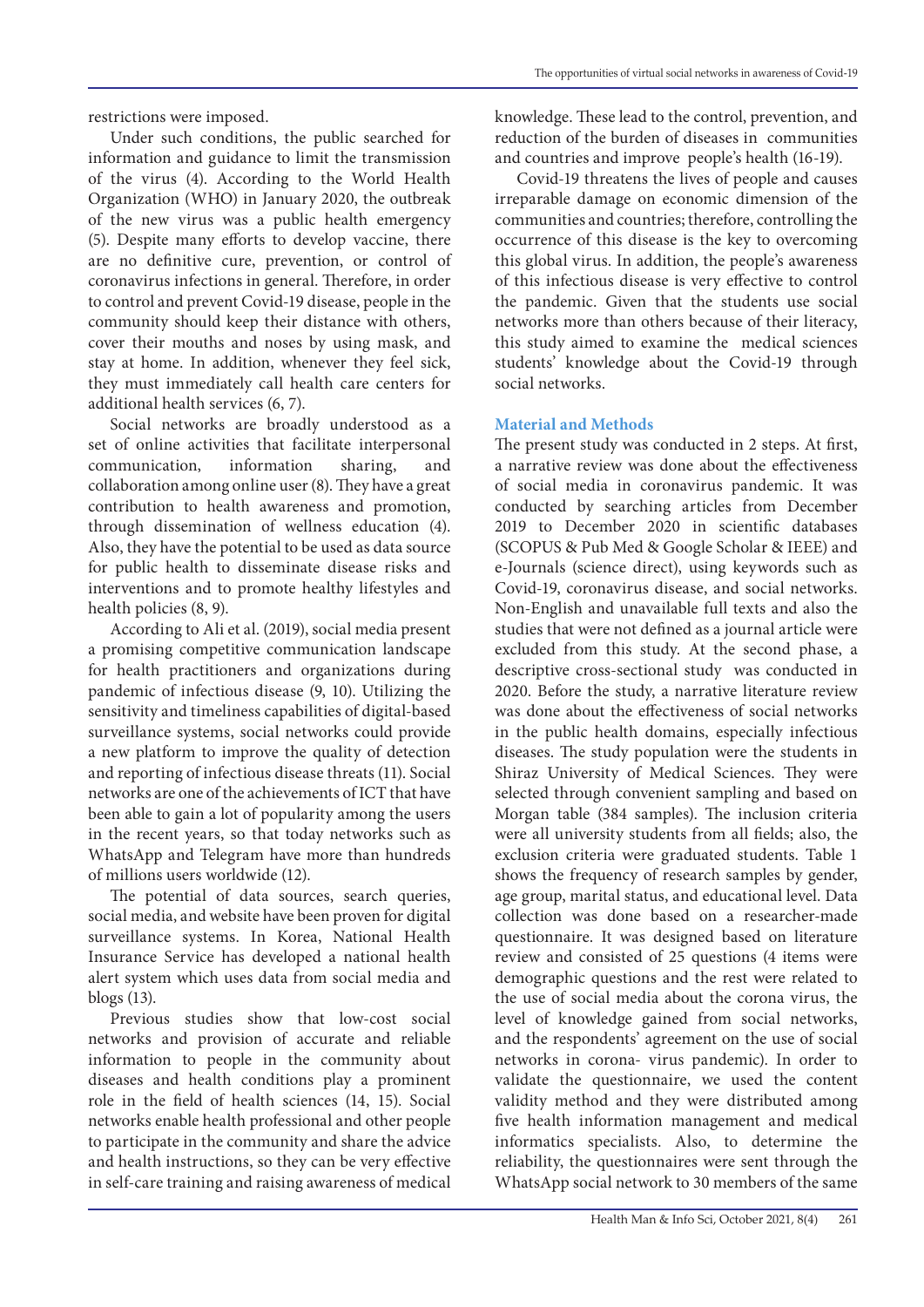| and a series of the series of the first series of the series of the series of the series of the series of the<br><b>Participants</b> |                        | <b>Frequency</b> | Percent |
|--------------------------------------------------------------------------------------------------------------------------------------|------------------------|------------------|---------|
| Sex                                                                                                                                  | Female                 | 258              | 67.2%   |
|                                                                                                                                      | Male                   | 126              | 32.8%   |
| Age                                                                                                                                  | $20$                   | 80               | 21%     |
|                                                                                                                                      | $20 - 30$              | 212              | 55%     |
|                                                                                                                                      | 30-40                  | 63               | 16%     |
|                                                                                                                                      | >40                    | 29               | 8%      |
| <b>Marital Status</b>                                                                                                                | Single                 | 301              | 79%     |
|                                                                                                                                      | Married                | 78               | 20%     |
|                                                                                                                                      | Other                  | 5                | 1%      |
| <b>Educational Level</b>                                                                                                             | Undergraduate          | 238              | 62%     |
|                                                                                                                                      | Master of Science      | 40               | 11%     |
|                                                                                                                                      | Professional doctorate | 76               | 22%     |
|                                                                                                                                      | PhD                    | 20               | 5%      |
| Total                                                                                                                                |                        | 384              | 100%    |

#### **Table 1:** The frequency of research samples

**Table 2:** Advantages of social networks in public health

| <b>Effectiveness of social networks</b>                                     | <b>References</b>           |
|-----------------------------------------------------------------------------|-----------------------------|
| Individual and social strengthening                                         | Kasperson et al (1988) (20) |
| Improving planning and management processes<br>Easy data acquisition        | Lavrac et al (2007) (21)    |
| Rapidly identification                                                      | Wilson et al (2009) (22)    |
| Controlling and Prevention                                                  | Eke (2011) (23)             |
| <b>Empowering patients</b>                                                  | Andersen et al (2012) (24)  |
| Disease surveillance                                                        | Bernardo et al (2013) (25)  |
| Detecting or prediction                                                     | Kass-Hout et al (2013) (26) |
| Careful study and analysis                                                  | Tony Yang et al (2013) (27) |
| Detecting threats                                                           | Denecke et al (2013) (28)   |
| Establishment of the Epidemic Intelligence Service<br>Speeding up detection | Velasco et al (2014) (29)   |
| Providing research tool                                                     | Nuti et al (2014) (30)      |

group from the research community, and finally the reliability was determined (Cronbach's alpha coefficient=86%). Then, for easy access and faster response, the questionnaire was designed online by the PorsLine (Web-based template for Designing Questionnaire), and its link was sent through WhatsApp messenger to the research samples. The participants of this study expressed their consent to complete the questionnaire; also, they were assured about the confidentiality of their demographic information. The present study was approved by the Research and Technology Deputy of Shiraz University of Medical Sciences, Shiraz, Iran with the ethics committee approval No: IR.SUMS.REC.1399.643. Finally, Frequency, mean and percentage were used for descriptive statistics. Statistical analysis was performed using SPSS software version 22.

#### **Results**

Table 2 shows the studies on the advantages of social network in public health domain. Accordingly,

social networks play an important role in public health domains, including fast detection, prediction and disease surveillance, empowerment of patients, easy data acquisition for planning and management processes. Also, Table 3 highlights the effectiveness of social networks in infectious diseases, especially Covid-19 pandemic.

Social networks play an important and diverse role in various infectious diseases. Studies have shown their effectiveness in the control, prevention, detection, prediction, and surveillance of diseases. Therefore, the present study was designed to survey the knowledge of medical sciences students about Covid-19 disease through social networks. Table 4 shows the knowledge obtained from social networks about the coronavirus disease. It presents the main questions and sub-questions and the main results, according to each question.

The findings displayed in Table 5 show the level of participants' agreement about the effectiveness and reliability of social networks in increasing awareness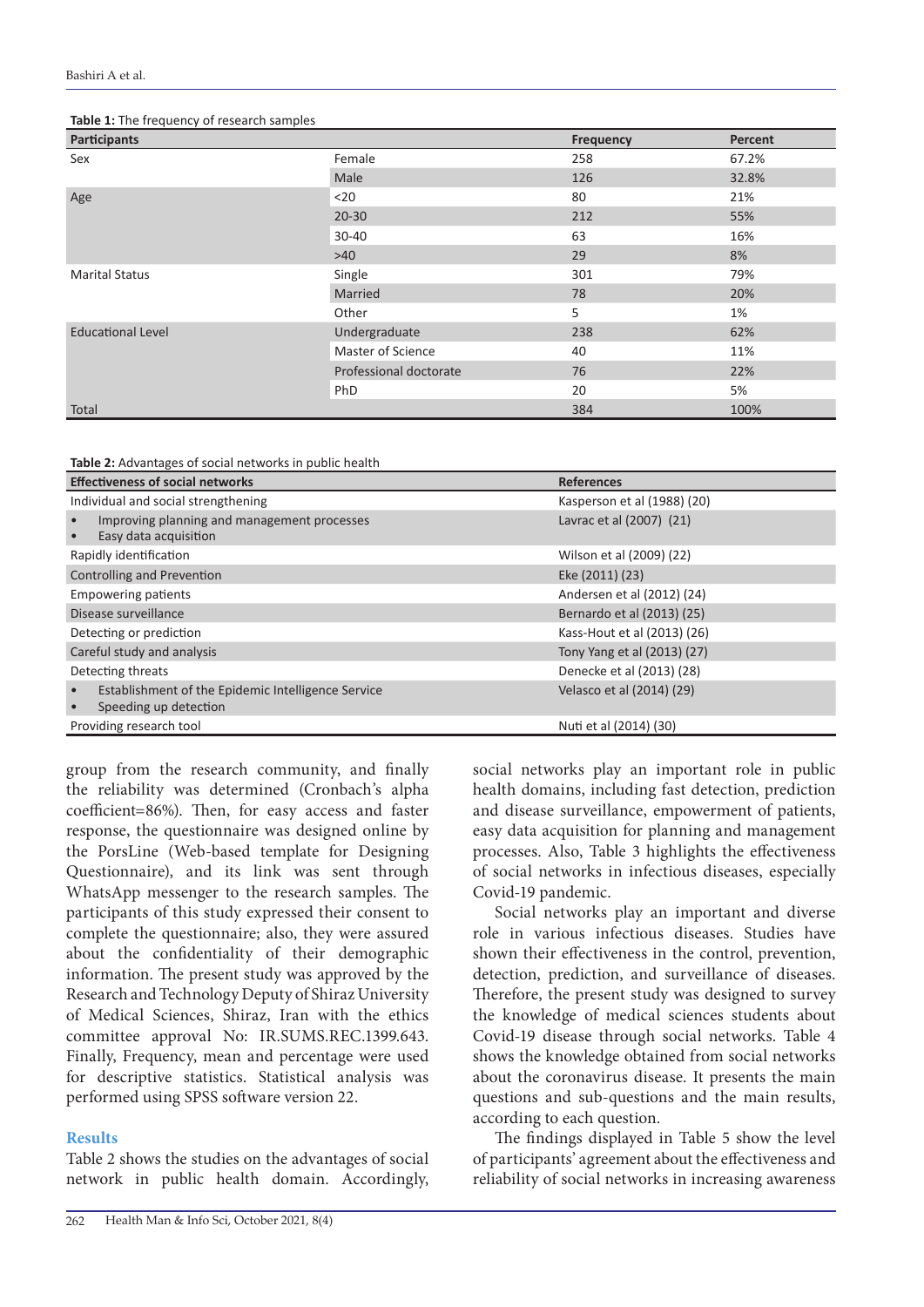| <b>Disease Types</b> | <b>Effectiveness of social networks</b>                                                                                                             | <b>References</b>              |
|----------------------|-----------------------------------------------------------------------------------------------------------------------------------------------------|--------------------------------|
| Influenza            | Facilitate self-diagnosis<br>$\bullet$<br><b>Diagnosis</b><br>$\bullet$<br>Offer medical advice<br>$\bullet$                                        | D Corley et al (2010) (14)     |
| Cholera              | Gauging disease activity                                                                                                                            | Chunara et al (2012) (12)      |
| Influenza            | Track the spread<br>Data collection<br>$\bullet$<br>Early knowledge<br>$\bullet$                                                                    | Broniatowski et al (2013) (31) |
| <b>MERS</b>          | Public's risk perceptions                                                                                                                           | Choi et al (2017) (32)         |
| COVID-19             | Amplifier of news articles                                                                                                                          | Islam et al (2020) (33)        |
| COVID-19             | Complement traditional epidemiologic data and methods                                                                                               | Park et al (2020) (34)         |
| COVID-19             | Connect and share information                                                                                                                       | A.Knoll et al (2020) (35)      |
| COVID-19             | Sharing of experiences and research<br>$\bullet$<br>Rapid Dissemination of Information<br>$\bullet$<br><b>Increasing Collaboration and Research</b> | Tsui et ai (2020) (36)         |

**Table 3:** Some studies on the experience of social network in infectious diseases

**Table 4:** The knowledge obtained from social networks about the Corona virus disease

|                                                           | <b>Questions</b>                                                                                            | <b>Main Results</b>                                                                                                                                             |
|-----------------------------------------------------------|-------------------------------------------------------------------------------------------------------------|-----------------------------------------------------------------------------------------------------------------------------------------------------------------|
| The<br>use<br>of social media about the corona virus      | Are social networks the first source for receiving<br>information about the Corona virus?                   | More than half of students (69.1%) selected social networks<br>as the first source of information.                                                              |
|                                                           | How long have you been a member of social networks?                                                         | 37.2% of students for 2-5, and 22% of them for more than 7<br>years were the members of social networks.                                                        |
|                                                           | How often do you log in to social media?                                                                    | 90.1% of students logged into social networks for several<br>times in a day.                                                                                    |
|                                                           | How many hours did you use social networks before the<br>Corona outbreak?                                   | 5.2% of students used social media for over 8 hours.                                                                                                            |
|                                                           | How many hours a day do you use social networks due to<br>the prevalence of Corona?                         | 28% of students spent 2-4 hours a day in corona prevalence.                                                                                                     |
|                                                           | Which of the following social networks did you get the most<br>information about the Corona virus from?     | 57.2% of students got information through WhatsApp<br>(44.6%), Telegram (29.9%) and Instagram (54.6%).                                                          |
|                                                           | What information do you receive about the Corona virus<br>through social networks?                          | The most information (79.6%) was about Corona virus<br>infection / mortality statistics and deaths.                                                             |
|                                                           | What messages do you send to others through social<br>networks?                                             | 96.7% of students sent messages that were secure and<br>accurate.                                                                                               |
|                                                           | Based on the information obtained from social networks,<br>which groups do you belong to it?                | 97.1 Students highlighted that they belonged to a healthy<br>group.                                                                                             |
| knowledge gained<br>from<br>The level of<br><b>ISOCIA</b> | Based on the knowledge obtained from social networks,<br>which symptoms are from Corona virus infection?    | 95.3% of students indicated shortness of breath, fever, and<br>dry cough were the most important symptom of Corona virus.                                       |
|                                                           | Based on the knowledge gained from social networks, do<br>you know how the coronavirus is transmitted?      | 96.6% of students indicated contact with virus-infected<br>surfaces and with the affected people were the most<br>important ways for transmitting Corona virus. |
|                                                           | Based on the knowledge gained from social networks, what<br>are the ways to prevent Corona virus infection? | 96.6% of students indicated washing their hands with soap<br>and water was mostly important.                                                                    |

about the symptoms, modes of transmission, and methods of prevention in Covid-19 pandemic. In addition, it shows the fear, stress, and confusion caused by social networks about corona virus disease.

#### **Discussion**

COVID-19 is rapidly spreading across the globe and has become a significant public health threat to millions of people worldwide (10). People prefer to keep themselves up-to-date with the latest information and also track Covid-19 news through virtual networks and official websites. Social networking service is an online platform, in different formats and features, aiming at creating social connections between people. Today, more than 2.9 billion people regularly use these services for a long time (6, 11).

According to Chunara et al. (2010) and Ramazan Ahmad et al. (2020), not only social networks are effective in the early stages of the disease outbreak, but also they can highlight diseases dynamics through the epidemic parameters in the pandemic situation (12, 13). The pervasiveness of these networks provides access to information resources for better diagnosis, biological monitoring, and useful advice (14). This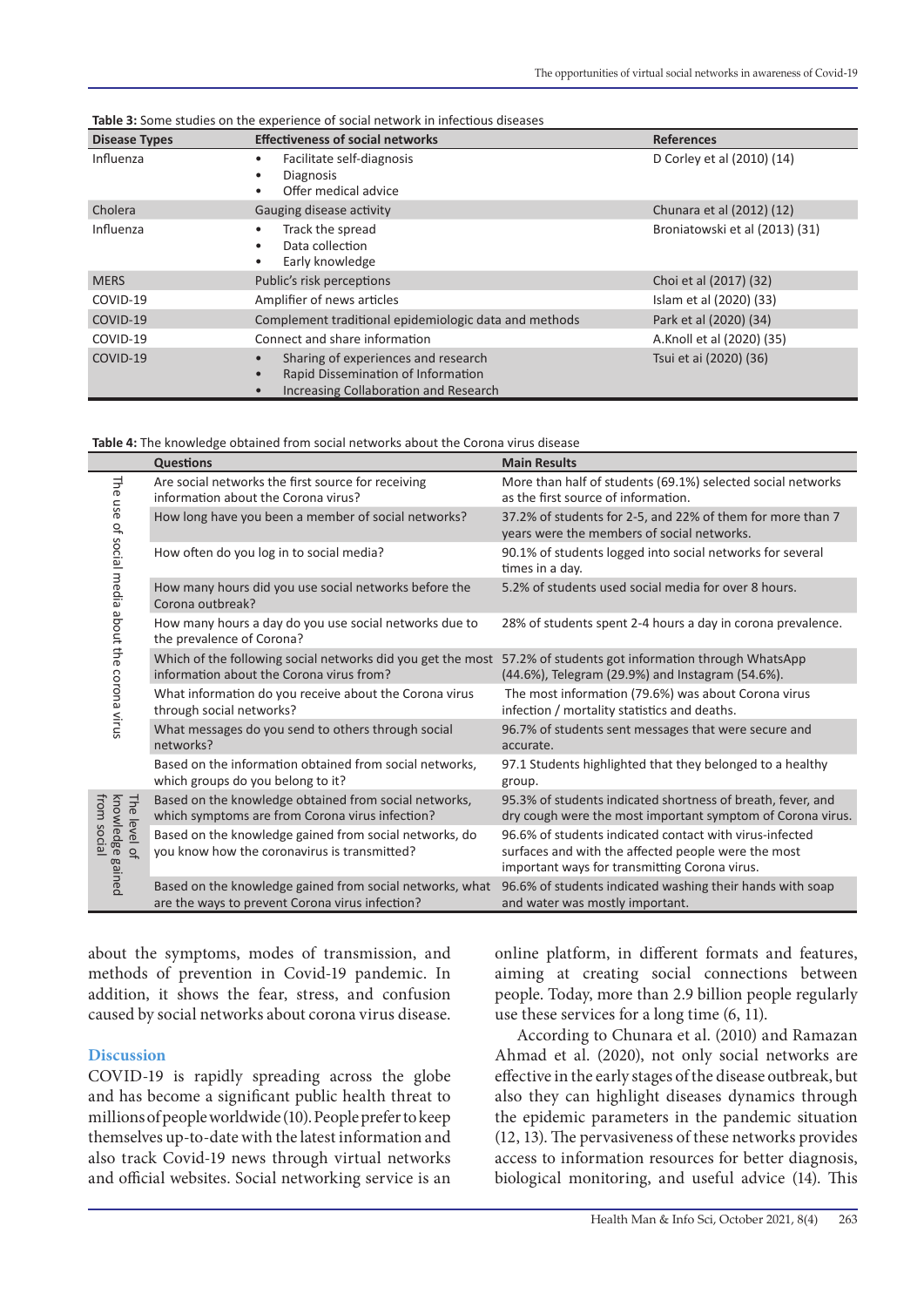|                                                                                                                   | <b>Questions</b>                                                                                                                                                 | and the responsemes agreement to assure social network in<br><b>Scale</b> |                |                 |               | <b>Total</b>    |               |
|-------------------------------------------------------------------------------------------------------------------|------------------------------------------------------------------------------------------------------------------------------------------------------------------|---------------------------------------------------------------------------|----------------|-----------------|---------------|-----------------|---------------|
|                                                                                                                   |                                                                                                                                                                  | Very high                                                                 | High           | <b>Moderate</b> | Low           | <b>Very low</b> |               |
| network<br>Responden<br>$\equiv$<br>S<br>covid-19<br>agreement about<br>the<br>use<br>$\overline{a}$<br>SO<br>cia | Has the use of social media been able to give you<br>the necessary knowledge about the symptoms of<br>Corona virus?                                              | $(99)$ 26%                                                                | (129)<br>33.9% | $(132)$ 34.6%   | $(11)$ 2.9%   | $(10)$ 2.6%     | (381)<br>100% |
|                                                                                                                   | Has the use of social media been able to give<br>you the necessary knowledge on ways to prevent<br>getting the Corona virus?                                     | $(104)$ 27.5%                                                             | (145)<br>38.4% | $(115)$ 30.4%   | $(9)$ 2.4%    | $(5)$ 1.3%      | (378)<br>100% |
|                                                                                                                   | Has the use of social media been able to give you<br>the necessary knowledge about the statistics of<br>patients - recoveries and deaths due to Corona<br>virus? | $(99)$ 26.1%                                                              | (146)<br>38.4% | $(123)$ 32.4%   | $(8)$ 2.1%    | $(4)$ 1.1%      | (38)<br>100%  |
|                                                                                                                   | Did the social networks lead to preventive<br>methods?                                                                                                           | $(93)$ 24.7%                                                              | (92)<br>24.4%  | $(129)$ 34.2%   | $(35)$ 9.3%   | $(28)$ 7.4%     | (377)<br>100% |
|                                                                                                                   | Has the use of social networks been more effective<br>than other forms of communication technologies,<br>to raise your awareness about Corona virus?             | $(113)$ 29.9%                                                             | (151)<br>39.9% | $(103)$ 27.2%   | $(9)$ 2.4%    | $(2)$ 0.5%      | (378)<br>100% |
|                                                                                                                   | Did social networks lead to fear / stress and<br>confusion about the Corona virus?                                                                               | $(95)$ 25.2%                                                              | (145)<br>38.5% | $(114)$ 30.2%   | $(13)$ 3.4%   | $(10)$ 2.7%     | (377)<br>100% |
|                                                                                                                   | How reliable are messages received from social<br>networks about the corona virus?                                                                               | $(35)$ 9.2%                                                               | (78)<br>20.6%  | $(143)$ 37.7%   | (81)<br>21.4% | $(42)$ 11.1%    | (379)<br>100% |

technology has been important in disseminating information during the Covid-19 outbreak (6, 15). The present study examined the students' awareness of Covid-19 through social network in Shiraz University of Medical Sciences. According to the findings, more than half of the students obtained their information about the Coronavirus from social networks such as WhatsApp, Telegram and Instagram, and used them as their first sources to get information. It is in accordance with the study of Pashaeypoor et al. and Giustini et al. (2018) about the satisfaction and positive experiences of students related to social networks to obtain health-related content (16, 17). Our study indicated that the use of social network by students has been increased in the Covid-19 pandemic which is in the same line with Feyzi et al.'s (2019) study about the increasing use of social networks in students in recent years (3.45±2.78 hours per day) (18).

Today, Instagram is very popular media for users to easily share photos and videos about different subjects. It provides the opportunity to be used in education and information about infectious diseases (19). The present study showed that half of students had used Instagram instead of other networks in the pandemic. Also, Mersin et al. (2020) indicated more use of Instagram among nursing students (37).

Social network is increasingly being used for public health to provide information about the risks of diseases and advise healthy lifestyles. Also, they are data sources for public health monitoring (8, 33). In this study, the most information received by

students were 1) statistics of patients, recoveries and deaths caused by Covid-19, 2) symptoms of disease, and 3) methods of transmission and prevention against this pandemic (8). According to our finding, these data are very useful to promote health-related behavior and lifestyle; they are also helpful for health care providers' decision-making (17). In this regard, the study of Eydi et al. (2018) highlighted that using WhatsApp and Telegram could increase the level of awareness and training among students (38). Also, the studies of Kumar et al. (2016), Park et al. (2020), and Merchant et al. (2020) emphasized the main role of social networks in assisting public health professionals in their complex decisionmaking processes in pandemic situation and taking appropriate measures (6, 34, 39).

One of the main findings of our study was related transfer of correct and secure information in Covid-19 pandemic. Students indicated that they sent messeages via social network which were reliable. According to Giustini et al. (2018) and Adebimpe et al. (2015), one of the disadvantages of social networks is sharing false and unreliable information which led to serious threats in infectious pandemic and can increase the disease outbreak (16, 40).

Mheidly et al. (2020) indicated the important role of social networks to influence the people's health attitude, intention, and behavior. They reported the effect of social network on public views and risk perceptions (4). Emotions such as fear and anger are related to the public's risk perception. Oh S-H et al. (2021) explored the relationships between using social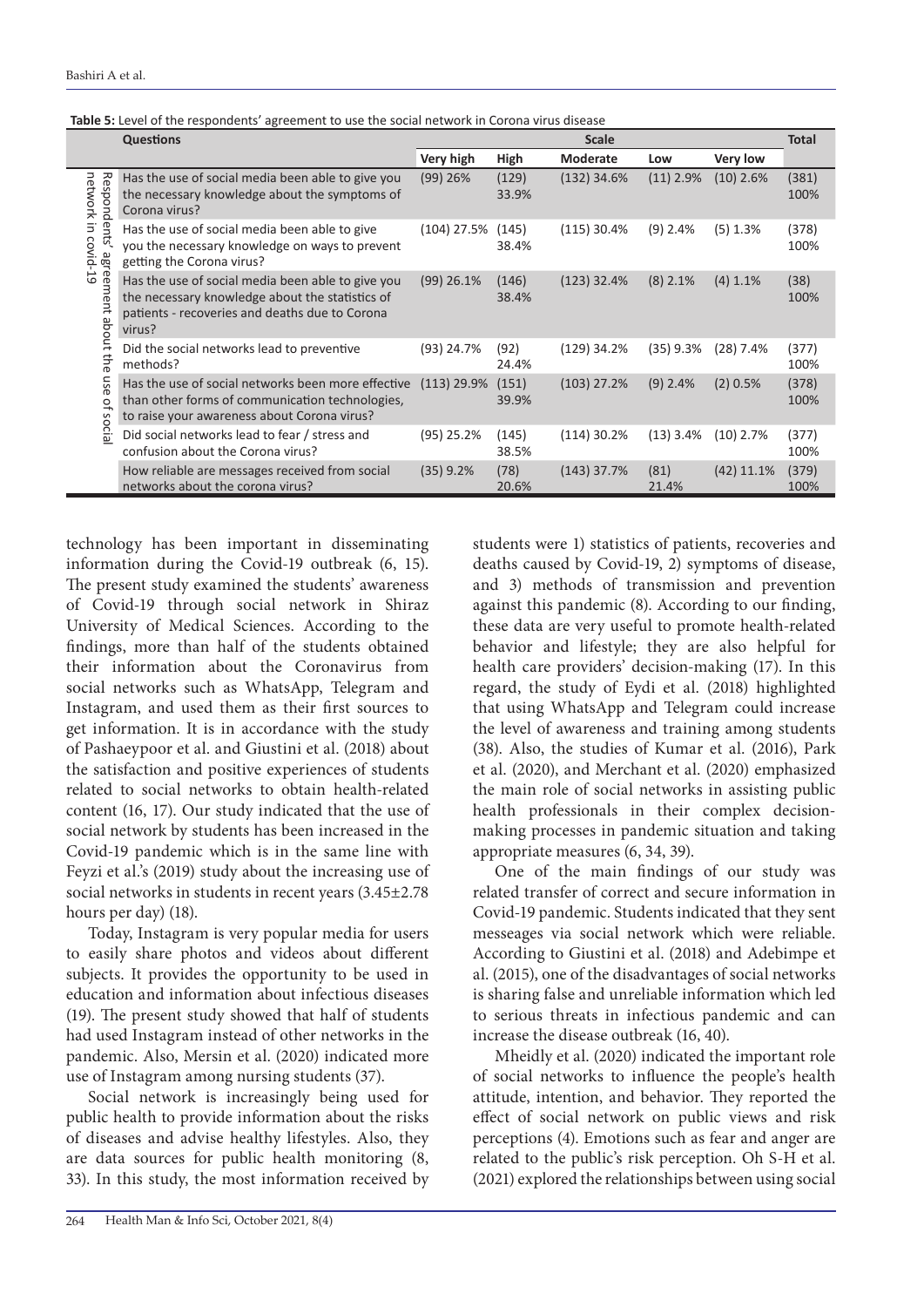media, risk perception, and preventive behaviors (41). Also, Oh et al. (2015) and Choi et al. (2017) indicated the relationship between social media and risk perception (32, 42). In line with these studies, the present study demonstrated the correlation of social media and two self-relevant emotions (fear/ stress) which significantly increased the preventive behaviors and public's risk perception in Covid-19 pandemic (41).

#### **Limitations**

Despite the positive and undeniable effects of information technology in epidemic situations such as Covid-19, it is important to pay attention to the challenges of these technologies. Lack of control and management in using social networks leads to negative and harmful effects on people' life. In this study, the challenges and issues related to social networks have not been considered.

#### **Conclusion**

Today, social networks, as essential tools in preparedness, response, and recovery of public health threats, can influence the response to infectious diseases pandemic such as Covid-19. Because of the popularity of social networks including WhatsApp, Telegram and Instagram among Iranian students, the present study was carried out to survey the effectiveness of such technologies in the awareness about Covid-19 in medical sciences students. Advances in virtual technologies in health industries provide opportunities regarding health issues pandemic. They provide information for policymakers and health managers to monitor the level of public's awareness about Covid-19 and make the best decision to control this worldwide threat. However, in order to reduce the damage of social networks and take more advantages of them, it is recommended that people should follow the news and information from official sources in social networks and do not publish the rumors of unreliable groups.

### **Ethical Approval**

This paper was approved by the Research and Technology Deputy of Shiraz University of Medical Sciences, Shiraz, Iran with the project code: 99- 01-68-22525 and ethical approval No: IR.SUMS. REC.1399.643.

### **Acknowledgement**

The authors would like to thank the Research Consultation Center (RCC) at Shiraz University of Medical Sciences for their assistance in editing this

#### manuscript.

**Research funding:** Authors state no funding involved.

#### **Conflict of Interest**: None declared.

#### **References**

- 1. Gostic K, Gomez AC, Mummah RO, Kucharski AJ, Lloyd-Smith JO. Estimated effectiveness of symptom and risk screening to prevent the spread of COVID-19. *Elife*. 2020;9. doi: 10.7554/ eLife.55570.
- 2. Bennett NJ, Finkbeiner EM, Ban NC, Belhabib D, Jupiter SD, Kittinger JN, et al. The COVID-19 pandemic, small-scale fisheries and coastal fishing communities. *Coastal Management*. 2020;48(4):336-47. doi; [10.1080/08920753.2020.1766937](https://doi.org/10.1080/08920753.2020.1766937).
- 3. Bernard Stoecklin S, Rolland P, Silue Y, Mailles A, Campese C, Simondon A, et al. First cases of coronavirus disease 2019 (COVID-19) in France: surveillance, investigations and control measures, January 2020. *Euro Surveill*. 2020;25(6). doi: 10.2807/1560-7917.ES.2020.25.6.2000094.
- 4. Mheidly N, Fares J. Leveraging media and health communication strategies to overcome the COVID-19 infodemic. *J Public Health Policy*. 2020;41(4):410-20. doi: 10.1057/s41271-020- 00247-w.
- 5. World Heaith Organization [Internet]. Coronavirus disease (COVID-19) pandemic. c2020. Available from: https://www.who.int/emergencies/diseases/novelcoronavirus-2019?gclid=EAIaIQobChMI7ve-\_ NCZ8wIVIAaICR1XsQZTEAAYASAAEgLrn\_D\_ BwE.
- 6. Merchant RM, Lurie N. Social Media and Emergency Preparedness in Response to Novel Coronavirus. *JAMA*. 2020;323(20):2011-2. doi: 10.1001/jama.2020.4469.
- 7. Khan M, Adil SF, Alkhathlan HZ, Tahir MN, Saif S, Khan M, et al. COVID-19: a global challenge with old history, epidemiology and progress so far. 2020;26(1):39.
- 8. Fung IC, Tse ZT, Fu KW. The use of social media in public health surveillance. *Western Pac Surveill Response J*. 2015;6(2):3-6. doi: 10.5365/ WPSAR.2015.6.1.019.
- 9. Ali K, Zain-ul-Abdin K, Li C, Johns L, Ali AA, Carcioppolo N. Viruses going viral: Impact of feararousing sensationalist social media messages on user engagement. *Science communication*. 2019;41(3):314-38. doi[;10.1177/1075547019846124](https://doi.org/10.1177/1075547019846124).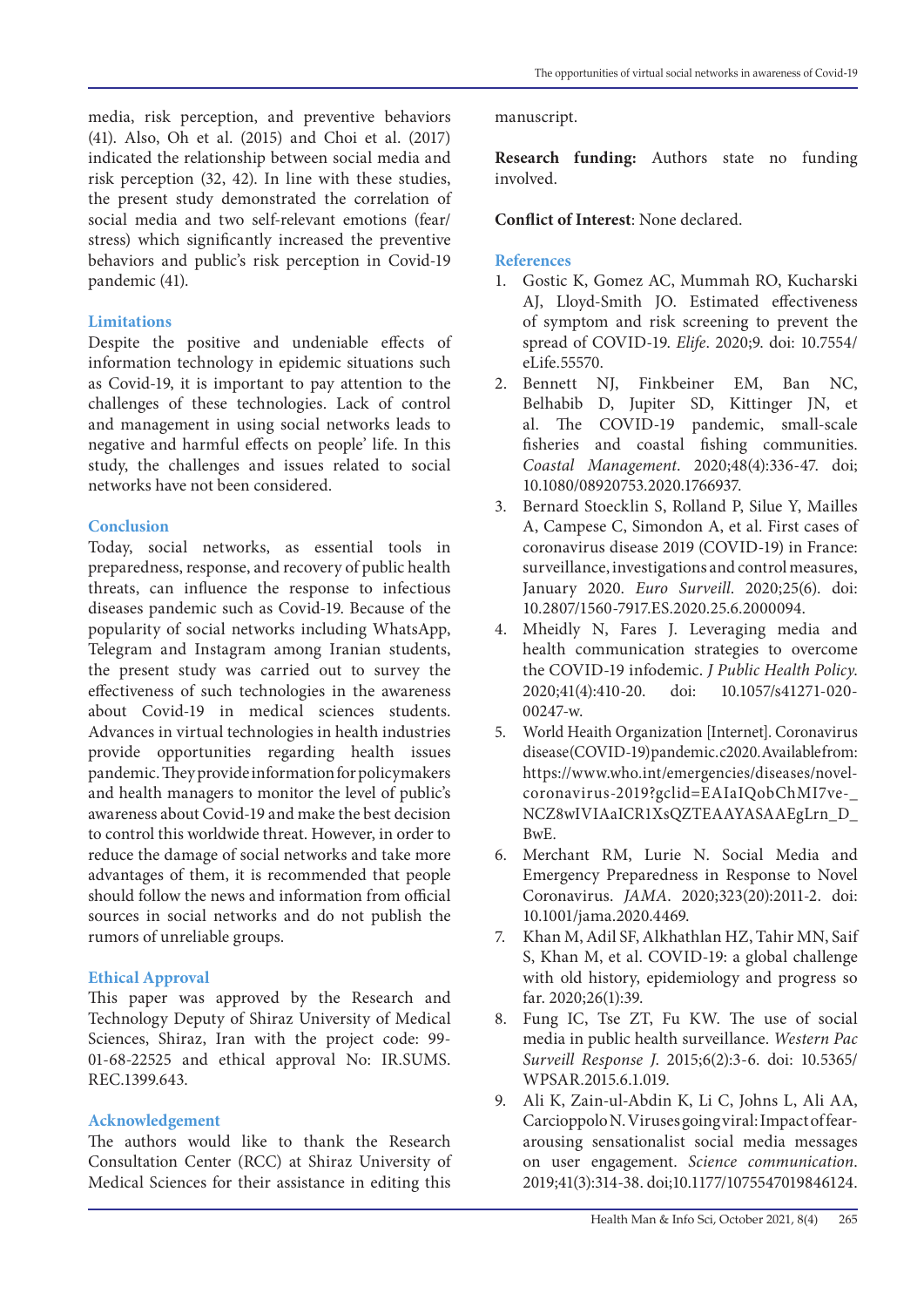- 10. Harapan H, Itoh N, Yufika A, Winardi W, Keam S, Te H, et al. Coronavirus disease 2019 (COVID-19): A literature review. *J Infect Public Health*. 2020;13(5):667-73. doi: 10.1016/j. jiph.2020.03.019.
- 11. Agbehadji IE, Awuzie BO, Ngowi AB, Millham RC. Review of Big Data Analytics, Artificial Intelligence and Nature-Inspired Computing Models towards Accurate Detection of COVID-19 Pandemic Cases and Contact Tracing. *Int J Environ Res Public Health*. 2020;17(15). doi: 10.3390/ijerph17155330.
- 12. Ahmad AR, Murad HR. The Impact of Social Media on Panic During the COVID-19 Pandemic in Iraqi Kurdistan: Online Questionnaire Study. *J Med Internet Res*. 2020;22(5):e19556. doi: 10.2196/19556.
- 13. Chunara R, Andrews JR, Brownstein JS. Social and news media enable estimation of epidemiological patterns early in the 2010 Haitian cholera outbreak. *Am J Trop Med Hyg*. 2012;86(1):39-45. doi: 10.4269/ajtmh.2012.11-0597.
- 14. Corley CD, Cook DJ, Mikler AR, Singh KP. Text and structural data mining of influenza mentions in Web and social media. *Int J Environ Res Public Health*. 2010;7(2):596-615. doi: 10.3390/ ijerph7020596.
- 15. Ming LC, Untong N, Aliudin NA, Osili N, Kifli N, Tan CS, et al. Mobile Health Apps on COVID-19 Launched in the Early Days of the Pandemic: Content Analysis and Review. *JMIR Mhealth Uhealth*. 2020;8(9):e19796. doi: 10.2196/19796.
- 16. Giustini D, Ali SM, Fraser M, Kamel Boulos MN. Effective uses of social media in public health and medicine: a systematic review of systematic reviews. *Online J Public Health Inform*. 2018;10(2):e215. doi: 10.5210/ojphi.v10i2.8270.
- 17. Pashaeypoor S, Salemi N, Ansari M. The relationship between health literacy and the use of social networking in administrative staff of Tehran university of medical sciences. *Iranian Journal of Nursing Research*. 2018;13(2):67-73.
- 18. Feyzi H, Mohammadi H, Rahmani M, Ahmadi S. The Relationship Between Use of Social Networks With Achievement Motivation in Students of Kurdistan University of Medical Sciences. *Journal of Medical Education and Development*. 2019. doi: [10.18502/jmed.v14i1.682.](https://doi.org/10.18502/jmed.v14i1.682)
- 19. Kamel Boulos MN, Giustini DM, Wheeler S. Instagram and WhatsApp in health and healthcare: An overview. *Future internet*. 2016;8(3):37. doi; [10.3390/fi8030037.](https://doi.org/10.3390/fi8030037)
- 20. Kasperson RE, Renn O, Slovic P, Brown HS,

Emel J, Goble R, et al. The social amplification of risk: A conceptual framework. *Risk analysis*. 1988;8(2):177-87. doi; [10.1111/j.1539-6924.1988.](https://doi.org/10.1111/j.1539-6924.1988.tb01168.x) [tb01168.x](https://doi.org/10.1111/j.1539-6924.1988.tb01168.x)

- 21. Lavrac N, Bohanec M, Pur A, Cestnik B, Debeljak M, Kobler A. Data mining and visualization for decision support and modeling of public healthcare resources. *J Biomed Inform*. 2007;40(4):438- 47. doi: 10.1016/j.jbi.2006.10.003.
- 22. Wilson K, Brownstein JS. Early detection of disease outbreaks using the Internet. *CMAJ*. 2009;180(8):829-31. doi: 10.1503/cmaj.090215.
- 23. Eke PI. Using social media for research and public health surveillance. *J Dent Res*. 2011;90(9):1045- 6. doi: 10.1177/0022034511415277.
- 24. Andersen KN, Medaglia R, Henriksen HZ. Social media in public health care: Impact domain propositions. *Government Information Quarterly*. 2012;29(4):462-9. doi; [10.1016/j.giq.2012.07.004](https://doi.org/10.1016/j.giq.2012.07.004).
- 25. Bernardo TM, Rajic A, Young I, Robiadek K, Pham MT, Funk JA. Scoping review on search queries and social media for disease surveillance: a chronology of innovation. *J Med Internet Res*. 2013;15(7):e147. doi: 10.2196/jmir.2740.
- 26. Kass-Hout TA, Alhinnawi H. Social media in public health. *Br Med Bull*. 2013;108:5-24. doi: 10.1093/bmb/ldt028.
- 27. Yang YT, Horneffer M, DiLisio N. Mining social media and web searches for disease detection. *J Public Health Res*. 2013;2(1):17-21. doi: 10.4081/ jphr.2013.e4.
- 28. Denecke K, Krieck M, Otrusina L, Smrz P, Dolog P, Nejdl W, et al. How to exploit twitter for public health monitoring? *Methods Inf Med*. 2013;52(4):326-39. doi: 10.3414/ME12-02-0010.
- 29. Velasco E, Agheneza T, Denecke K, Kirchner G, Eckmanns T. Social media and internetbased data in global systems for public health surveillance: a systematic review. *Milbank Q*. 2014;92(1):7-33. doi: 10.1111/1468-0009.12038.
- 30. Nuti SV, Wayda B, Ranasinghe I, Wang S, Dreyer RP, Chen SI, et al. The use of google trends in health care research: a systematic review. *PLoS One*. 2014;9(10):e109583. doi: 10.1371/journal. pone.0109583.
- 31. Broniatowski DA, Paul MJ, Dredze M. National and local influenza surveillance through Twitter: an analysis of the 2012-2013 influenza epidemic. *PLoS One*. 2013;8(12):e83672. doi: 10.1371/ journal.pone.0083672.
- 32. Choi DH, Yoo W, Noh GY, Park K. The impact of social media on risk perceptions during the MERS outbreak in South Korea. *Comput Human Behav*.